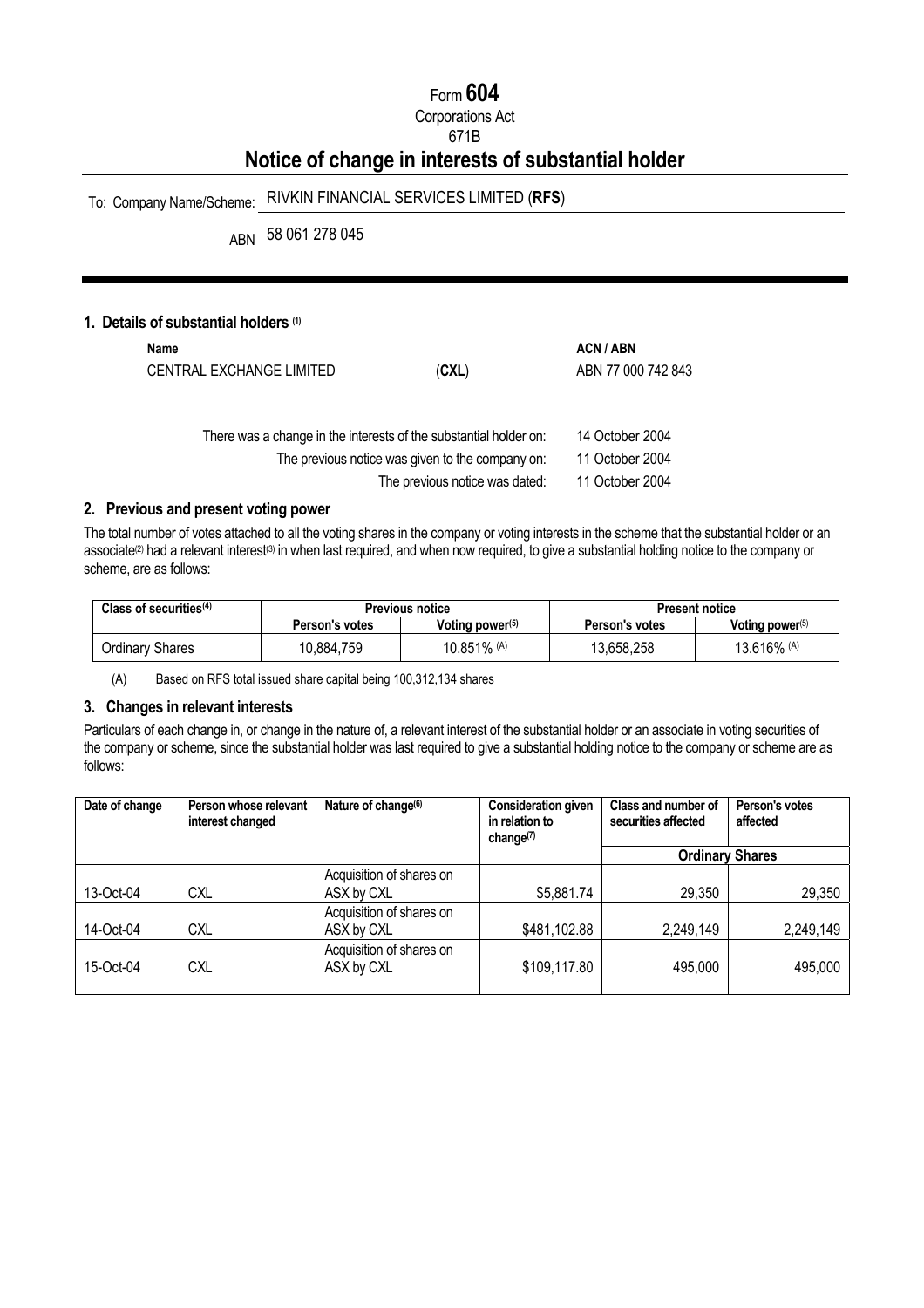## **4. Present relevant interests**

Particulars of each relevant interest of the substantial holder in voting securities after the change are as follows:

| <b>Holder of</b><br>relevant<br>interest | Registered<br>holder of<br>securities | Person entitled<br>to be registered<br>as holder <sup>(8)</sup> | Nature of relevant interest <sup>(7)</sup>                                                                                                                                                                                                                                                           | <b>Class and number</b><br>of securities and<br>Person's votes |
|------------------------------------------|---------------------------------------|-----------------------------------------------------------------|------------------------------------------------------------------------------------------------------------------------------------------------------------------------------------------------------------------------------------------------------------------------------------------------------|----------------------------------------------------------------|
|                                          |                                       |                                                                 |                                                                                                                                                                                                                                                                                                      | <b>Ordinary Shares</b>                                         |
| <b>CXL</b>                               | <b>CXL</b>                            | <b>CXL</b>                                                      | Legal and beneficial holder of shares                                                                                                                                                                                                                                                                | 8,599,787                                                      |
| SOF                                      | <b>SOF</b>                            | <b>SOF</b>                                                      | Legal, beneficial and registered holder of shares                                                                                                                                                                                                                                                    | 3,400,000                                                      |
| <b>FSL</b>                               | <b>FSL</b>                            | <b>FSL</b>                                                      | Legal, beneficial and registered holder of shares                                                                                                                                                                                                                                                    | 908,471                                                        |
| AEA                                      | <b>AEA</b>                            | AEA                                                             | Legal, beneficial and registered holder of shares                                                                                                                                                                                                                                                    | 750,000                                                        |
| SOF, AEA                                 | <b>SOF</b>                            | <b>SOF</b>                                                      | Pursuant to a Memorandum of Understanding 30 June 2004<br>(MOU) between SOF, FSL and AEA (a copy of which was<br>attached to their notice of initial substantial holder dated 30<br>June 2004 as annexure "A" therein)                                                                               | 5,058,471                                                      |
| and FSL                                  | <b>FSL</b>                            | <b>FSL</b>                                                      |                                                                                                                                                                                                                                                                                                      |                                                                |
|                                          | AEA                                   | AEA                                                             |                                                                                                                                                                                                                                                                                                      |                                                                |
| CXL, SOF,                                | <b>SOF</b>                            | <b>SOF</b>                                                      | Pursuant to acceptance by SOF, FSL and AEA on 6<br>September 2004 of a proposal by CXL to act co-operatively<br>in relation to each company's shareholdings in RFS (a copy<br>of which was attached to CXL's notice of initial substantial<br>holder dated 8 September 2004 as annexure "A" therein) | 13,658,258                                                     |
| AEA and FSL                              | <b>FSL</b>                            | <b>FSL</b>                                                      |                                                                                                                                                                                                                                                                                                      |                                                                |
|                                          | <b>AEA</b>                            | <b>AEA</b>                                                      |                                                                                                                                                                                                                                                                                                      |                                                                |
|                                          | <b>CXL</b>                            | <b>CXL</b>                                                      |                                                                                                                                                                                                                                                                                                      |                                                                |

#### **5. Changes in association**

The persons who have become associates<sup>(2)</sup> of, ceased to be associates of, or have change the nature of their association<sup>(9)</sup> with, the substantial holder in relation to voting interests in the company or scheme are as follows:

| Name and ACN/ARSN (if applicable) | <b>Nature of association</b> |
|-----------------------------------|------------------------------|
| No changes                        |                              |

## **6. Addresses**

The addresses of persons named in this form are as follows:

| Name                        | <b>Address</b>                                                                      |
|-----------------------------|-------------------------------------------------------------------------------------|
| <b>CXL</b>                  | Level 14, The Forrest Centre, 221 St Georges Terrace, Perth, Western Australia 6000 |
| <b>SOFCOM LIMITED</b>       | Level 19, The Como Centre, 644 Chapel Street, South Yarra, Victoria 3141            |
| ABN 88 087 482 602<br>(SOF) |                                                                                     |
| ALTERA CAPITAL LIMITED      | Level 14, The Forrest Centre, 221 St Georges Terrace, Perth, Western Australia 6000 |
| ABN 55 082 541 437<br>(AEA) |                                                                                     |
| <b>FAST SCOUT LIMITED</b>   | Level 14, The Forrest Centre, 221 St Georges Terrace, Perth, Western Australia 6000 |
| ABN 94 088 488 724<br>(FSL) |                                                                                     |

### **Signature**

print name William Johnson capacity Director

**sign here** date 19 October 2004